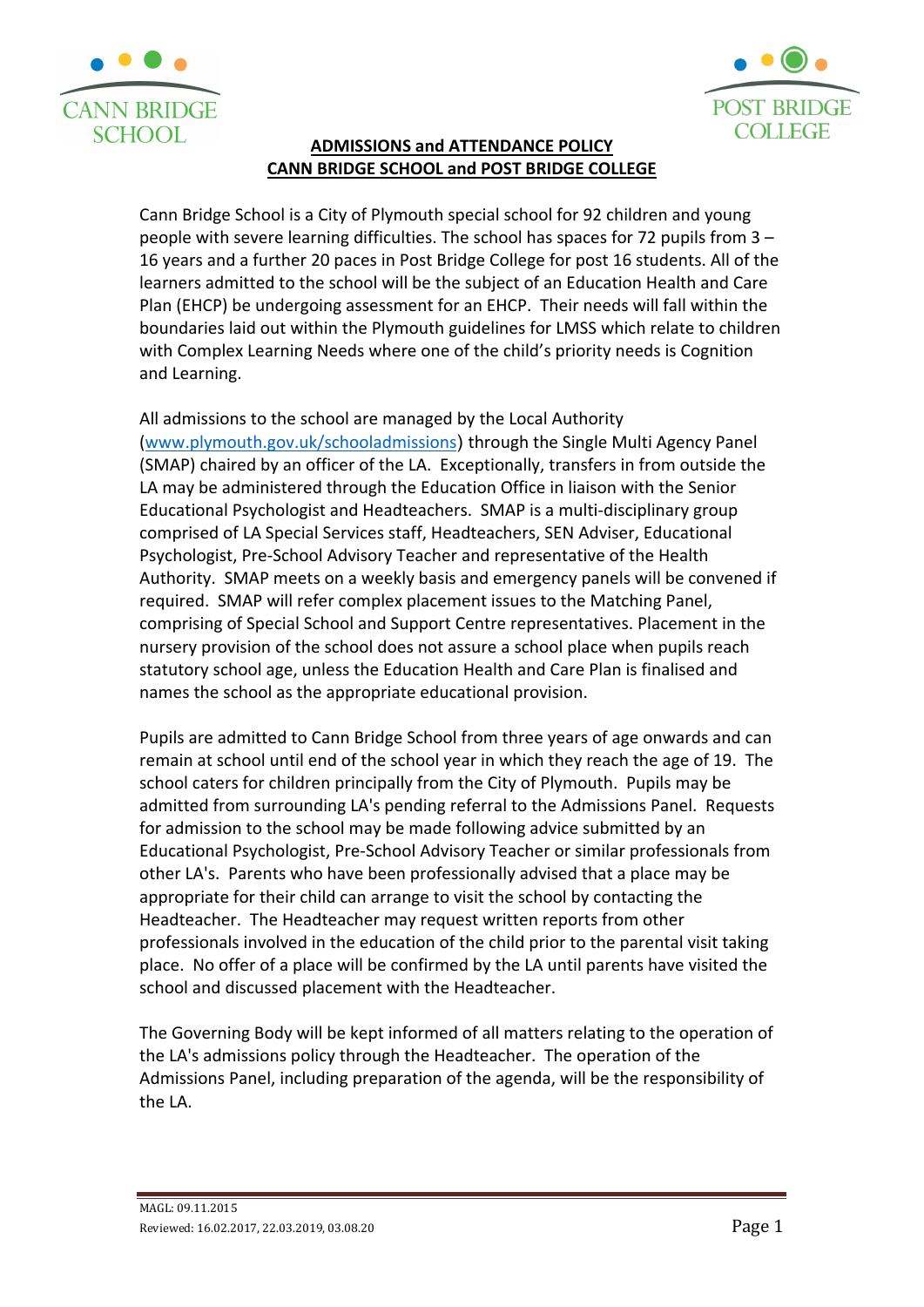# **ATTENDANCE**

## **INTRODUCTION**

Regular attendance at school is essential to promote the education of all pupils. The School's ethos demonstrates that children feel that their presence in school is important, that they are missed when they are absent or late. The School will take appropriate action when necessary in order to promote the aims of the policy.

### **AIMS**

- 1. To maximise attendance of all children.
- 2. To provide an environment which encourages regular attendance and makes attendance and punctuality a priority for all those associated at the school.
- 3. To monitor and support children whose attendance is a cause for concern and work in partnership with parents and carers to resolve any difficulty.
- 4. To analyse attendance data regularly to inform future policy and practice.
- 5. To work closely and make full use of the support from the wider community including the Education Welfare Service and multi-agency teams.

### **ROLES AND RESPONSIBLITIES**

The following people have key responsibilities in the pursuit of high levels of attendance and punctuality:

#### 1. **Governors**

- 1. To agree and monitor progress towards annual targets for attendance.
- 2. To evaluate the effectiveness of the Attendance Policy.

#### 2. **Headteacher**

- 1. To set and monitor progress towards annual targets for attendance.
- 2. To ensure that effective systems are in place to accurately reflect individual pupil and group and whole school attendance patterns.
- 3. To monitor individual pupil, group and whole school attendance and punctuality.
- 4. To work in partnership with key agencies if attendance and / or punctuality is an issue.
- 5. To provide Governors with information to enable them to evaluate the success of policy and practice.
- 6. To write to parents/carers regarding any concerns about their child's attendance.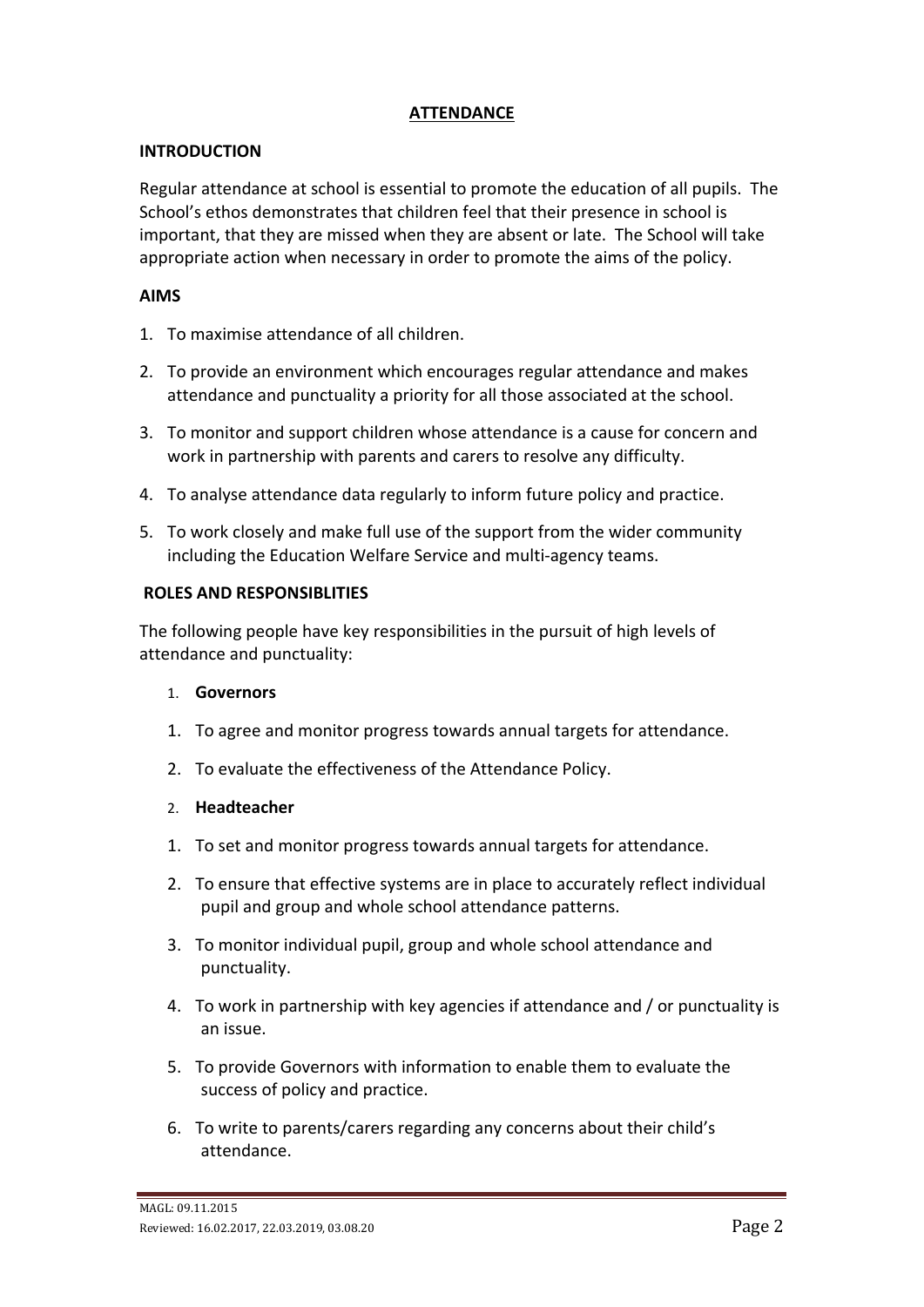- 7. To arrange meetings with parents/carers to discuss support and set targets for those experiencing attendance difficulties.
- **Class Teacher**
- 1. To provide an accurate record of the attendance of each child in their class.
- 2. To record the reasons for absence given to them on the appropriate recording sheet.
- 3. To respond promptly to any issue raised in the weekly analysis of registers by Office Staff.
- 4. To organise work to be sent home for children in their class who are expected to be absent for an extended period through sickness; if appropriate.

# • **Office Staff**

- 1. To prepare, manage and co-ordinate the use of the SIMS Attendance Manager System.
- 2. To monitor and track attendance patterns for all children and prepare relevant attendance reports when necessary.
- 3. To contact parents/carers on the first day of their child's absence to establish the reason.
- 4. To ensure that a satisfactory reason for every absence has been established for each child at the end of each week.
- 5. To make a judgement in conjunction with the Headteacher whether an absence is authorised or unauthorised.
- **Education Welfare Officer**
- 1. To enforce the law regarding school attendance.
- 2. To support the whole school response to attendance through regular meetings and monitoring individual children's attendance.

# **ADMINISTRATION**

- 1. The School uses Attendance Manager provided by SIMS to store and monitor its legal responsibilities in relationship to attendance. This system consists of specialised software and OMR sheets.
- 2. Registers are a vital legal document and teachers are required by their contractual duties to take an attendance register at the beginning of both the morning and afternoon sessions. Registers are returned to the School Office after the closure of the registration period.
- 3. Registers must be completed carefully and accurately, as they provide a record of a pupil's attendance. Failure to compete a register accurately leaves the school vulnerable to complaint from parents or carers and constitutes a risk if an emergency evacuation has to take place.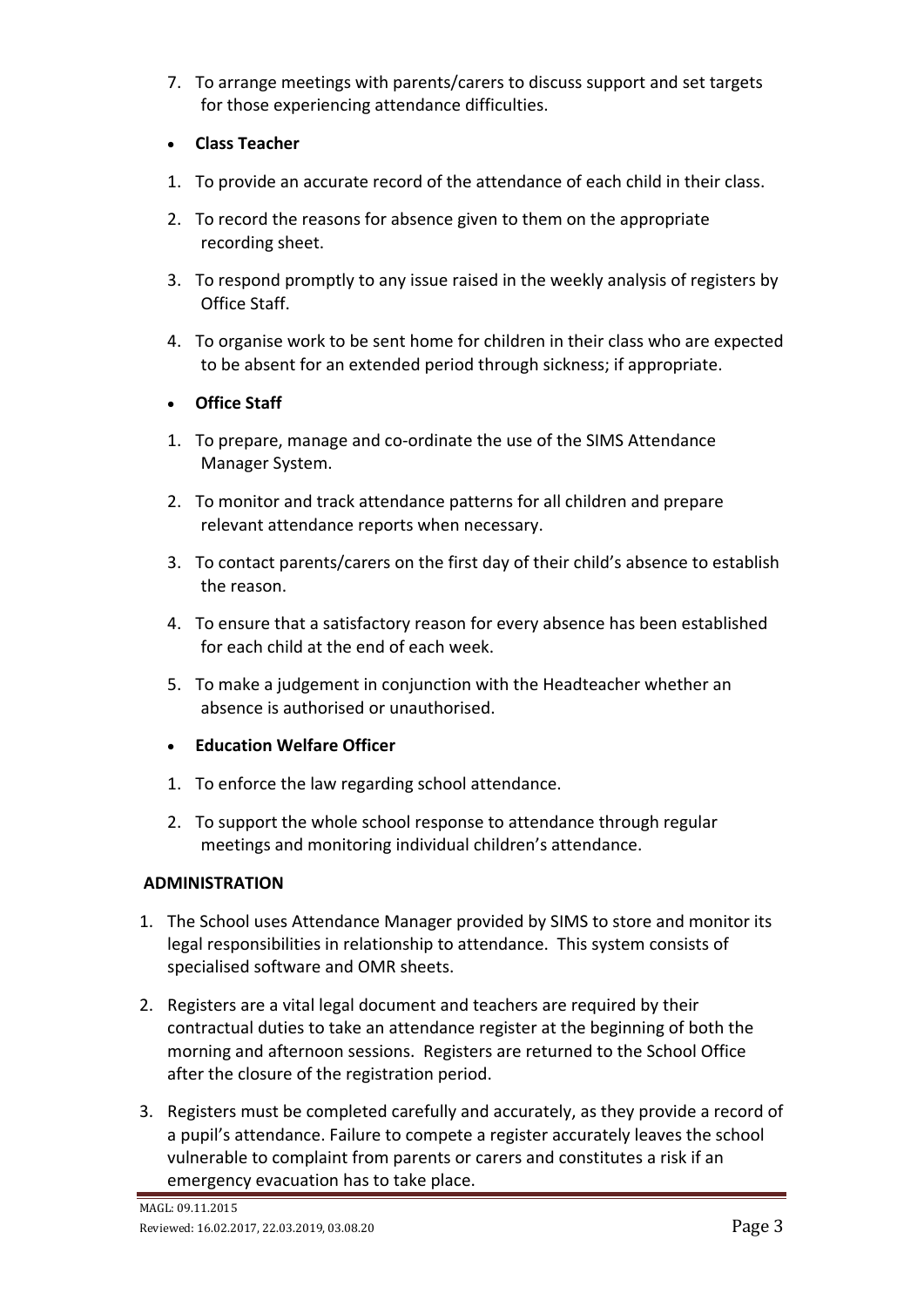### **ABSENCE**

#### **Lateness**

- 1. Pupils arriving after the register has been closed at 9.30 am, will be considered as late.
- 2. Pupils arriving after 9.30 am must be reported to the School Office so that their attendance can be recorded.
- 3. Pupils arriving after 9.45 am will be officially absent for the morning session. This will be considered an un-authorised absence unless a satisfactory reason is given, for example a doctor's appointment.
- 4. Action to address lateness will be taken following discussion with the class teacher and EWO.

#### **Illness**

- 1. Parents/carers are asked to contact the school on the first day of absence to provide the reason for the absence and where possible on each subsequent day of absence. Parents/carers should provide a written explanation on their child's return to school.
- 2. Where Office Staff are not made aware of the reason for a child's absence they will, wherever possible, contact parents/carers by telephone on the first day of absence.
- 3. If any member of staff is concerned about a reason for absence, the Deputy Headteacher or Headteacher should be informed.

#### **Medical or Dental Appointments**

- 1. Absence from school due to a medical or dental appointment will be considered as an authorised absence. Parents/carers are requested to provide written confirmation of these appointments.
- 2. Parents/carers are encouraged to make all medical appointments out of school hours.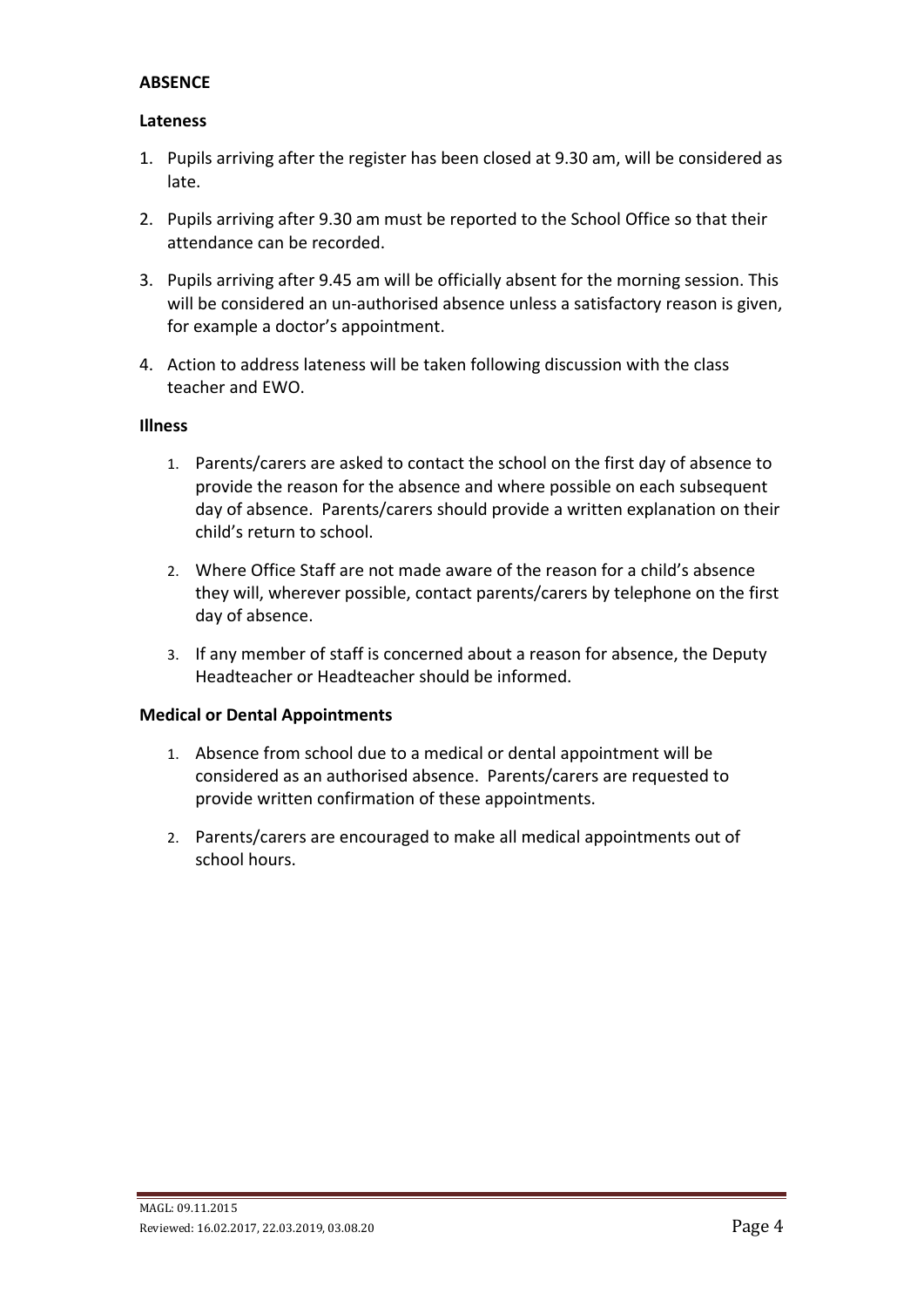# **Time off during Term Time**

Time off during term time has been subject to legislation from the Government since September 2013 and is only to be granted in exceptional circumstances.

The Government lists these exceptional circumstances as:

- Family time due to immediate family member bereavement, crisis or serious illness
- Funeral of immediate family member
- Religious observance
- Transport not provided by LA when it should have been
- Child of service personnel about to leave on deployment
- Wedding of immediate family member
- One off sporting events above county standard
- Graduation or Passing Out of immediate family member
- Medical appointment

The school can no longer grant time off for a holiday unless the family is able to evidence that the need to take holiday during term time is exceptional.

Any absence which is taken having been stated as unauthorised by the school will result in the Local Authority issuing a penalty notice. The current fine is £60 per child per parent; one absent child in a two parent family will generate a £120 fine.

The school will consider all requests for time off in term time which are submitted using the appropriate form.

Applications to take a holiday during term time will be considered on an individual basis and should be applied for using the holiday application form obtained from the school office. The reason 'holidays are cheaper in term time' will not result in the authorisation of the absence request.

# **REPORTING TO PARENTS AND CARERS**

All absences both authorised, unauthorised absence and lateness will be reported to the parent/carer at the end of the academic year within their child's report.

# **MONITORING AND EVALUATION**

- 1. Attendance data will be collected monthly to establish patterns of irregular attendance. This will include children with: incomplete weeks; Monday and Friday absences; lateness; periods of extended absence; periods of unauthorised; and all children with attendance below 85%. This data will be discussed with the EWO as part of the regular monthly meetings.
- 2. The Deputy Headteacher and EWO will discuss the impact of the School's Attendance Policy and the strategies used to promote good attendance annually and the Headteacher will recommend an attendance target to the Governors.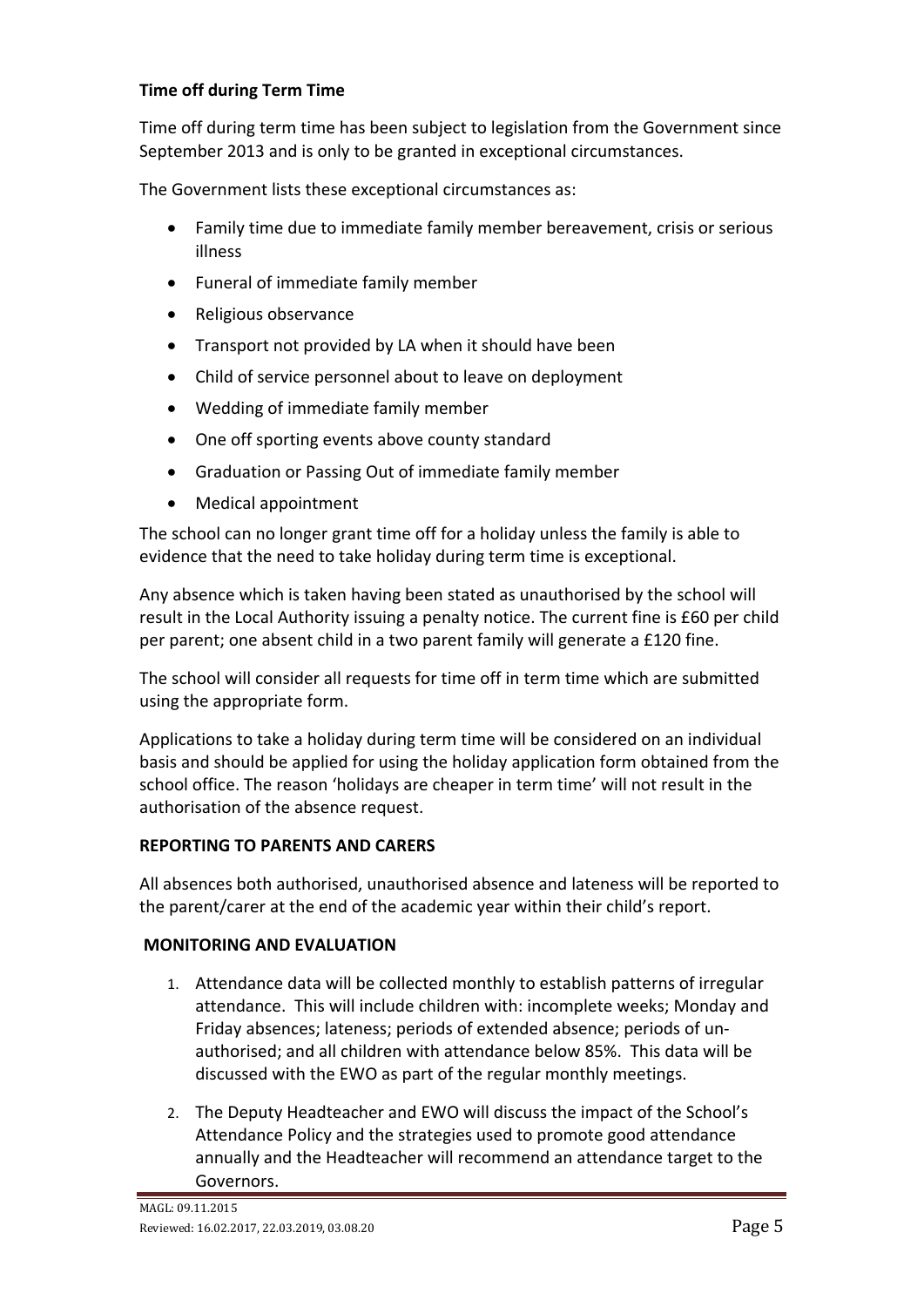3. The Governors will set an annual target of attendance and unauthorised absence and review this annually at its first meeting.

This policy will be reviewed in line with the schools policy review schedule.

Signed…………………………………………………

Date……………………………………………………